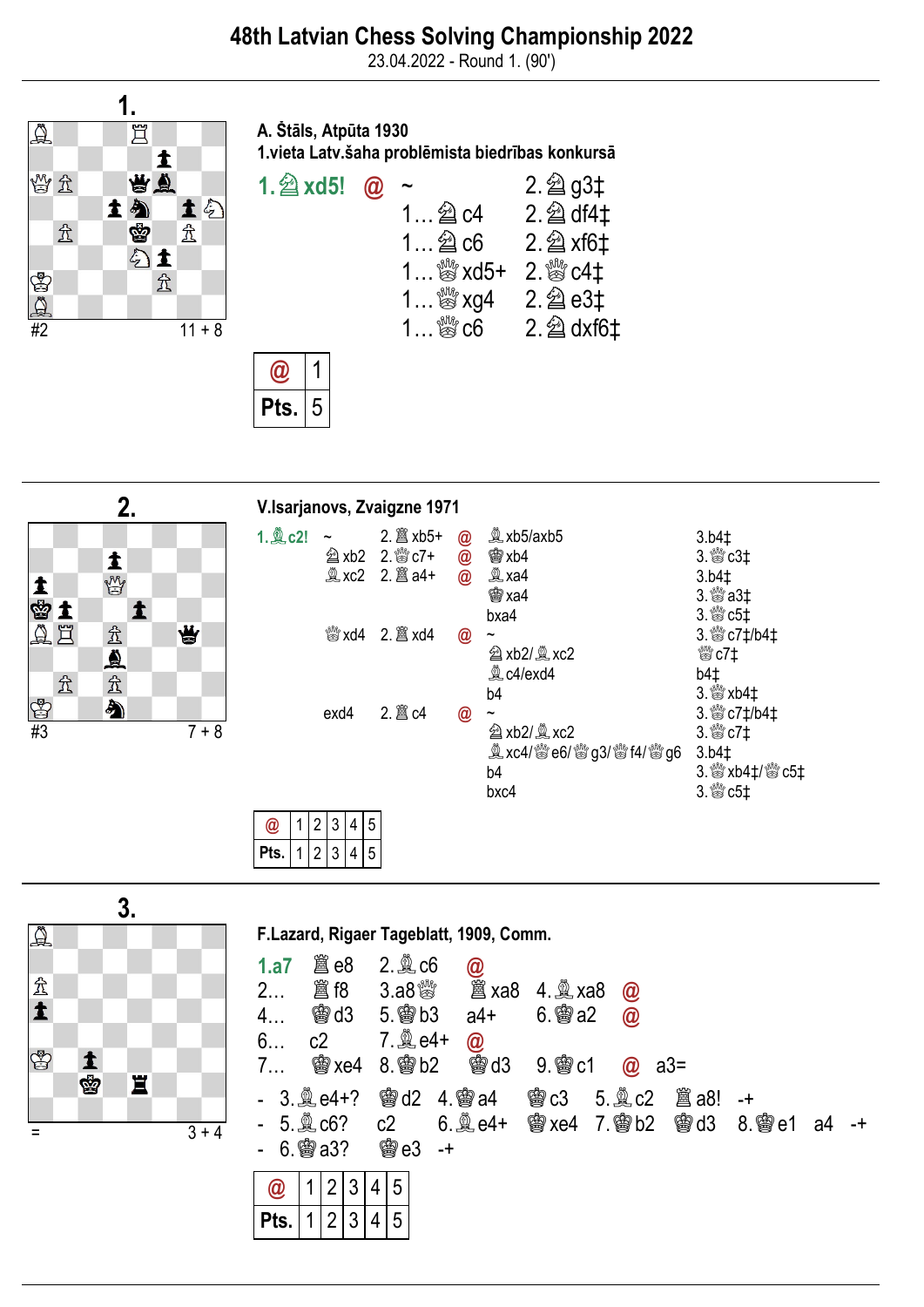## 48th Latvian Chess Solving Championship 2022

23.04.2022 - Round 1. (90')





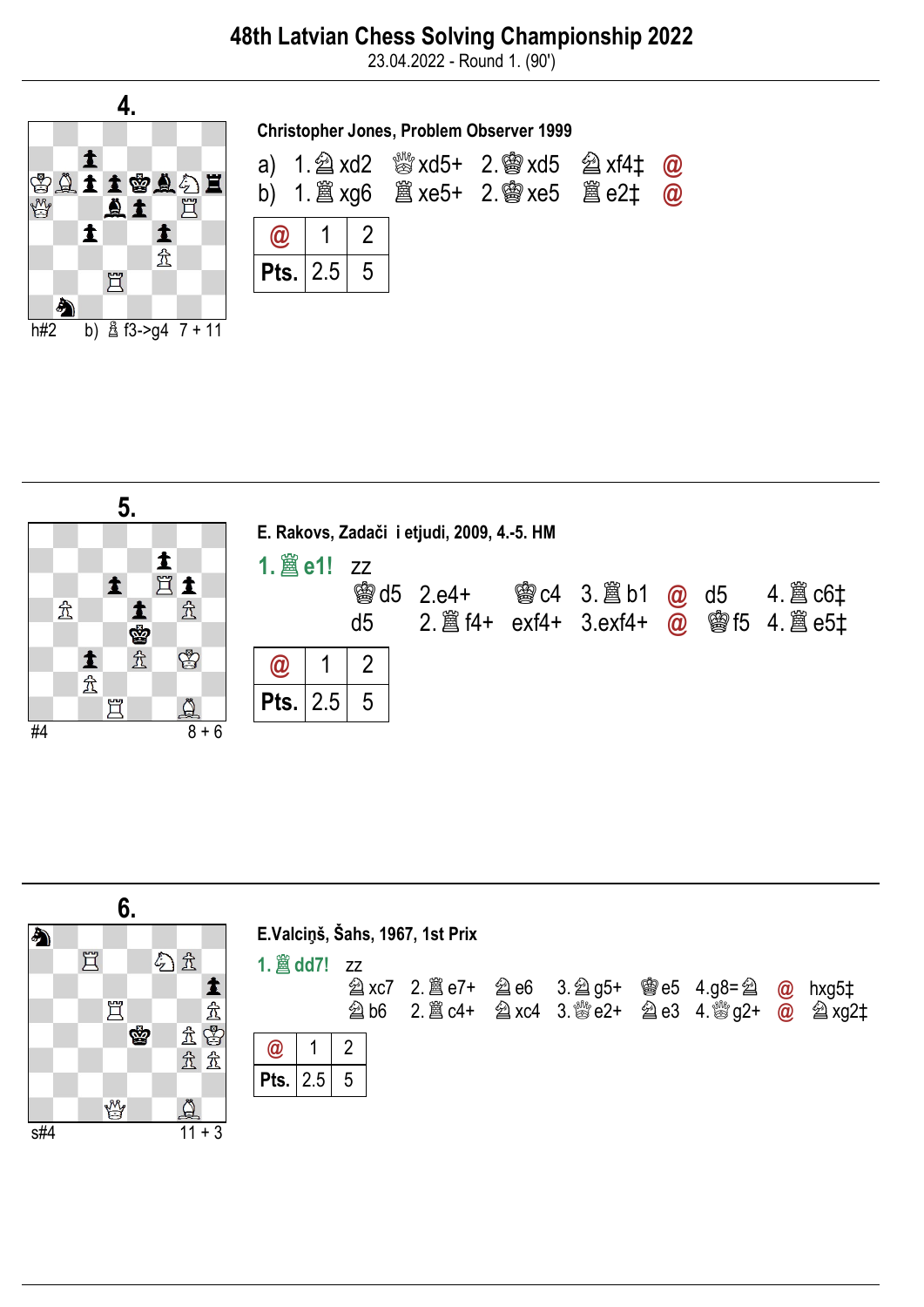23.04.2022 - Round 2. (90')



M.Grīnfelds, Rigasche Rundschau, 1930 1. vieta - Ventspils šaha biedrības turnīrs

| 1. <b>A</b> d4! | $\bm{\widehat a}$ |            | $2.$ 鬱 $c3$ ‡   |
|-----------------|-------------------|------------|-----------------|
|                 |                   | 奠 xd4      | 2. 窗 xd2‡       |
|                 |                   | <b>魯f5</b> | 2.  g5‡         |
|                 |                   | prixd4     | $2.$ $80/11$    |
|                 |                   | f3         |                 |
|                 |                   | exd4       |                 |
|                 |                   |            | <b>2.  xg8t</b> |
|                 |                   |            |                 |





| A.Dombrovskis<br>1. vieta Latvijas čempionāts |   |                            |   |             |   |               |                                       |                 |
|-----------------------------------------------|---|----------------------------|---|-------------|---|---------------|---------------------------------------|-----------------|
| $1.$ 3 b6!                                    |   | $\tilde{}$                 |   | $2.$ $2.6$  |   | $\bm{\omega}$ |                                       |                 |
|                                               |   | dxe <sub>6</sub>           |   | $2.$ 窗 $b3$ |   | $\circleda$   | $\mathbb{R}$ xd5+                     |                 |
|                                               |   | <b>夐f4</b>                 |   | $2.$ 窗 b1   |   | @             | $\tilde{\phantom{a}}$                 |                 |
|                                               |   |                            |   |             |   |               | 奠 e4+                                 |                 |
|                                               |   | $\mathbf{\mathfrak{A}}$ e4 |   | $2.$ 窗 $c1$ |   | @             | $\tilde{\phantom{a}}$<br><b>A</b> f4+ |                 |
|                                               |   |                            |   |             |   | @             | $\tilde{}$                            | 3. 5xd4‡/ 5xd6‡ |
|                                               |   |                            |   |             |   |               | 奠 xd5/ 奠 e4/ 奠 xf2/ 曾 xd5             | $3.$ $804$      |
|                                               |   |                            |   |             |   | @             | 奠e7<br>$^{\circledR}$ xe4             |                 |
|                                               |   |                            |   |             |   |               | 窗 xe4                                 |                 |
| @                                             | 1 | 2                          | 3 | 4           | 5 | 6             |                                       |                 |

|         |  |  | 6 |
|---------|--|--|---|
| $P$ ts. |  |  | n |



A. Kazancevs, Spartak 1961 (Version: M. Garcia 2012)

1.e7 @

|  |  | $4$ 鬱d6 5.鬱f6 c1鬱 6.c5+ @ |  |  |
|--|--|---------------------------|--|--|
|  |  |                           |  |  |